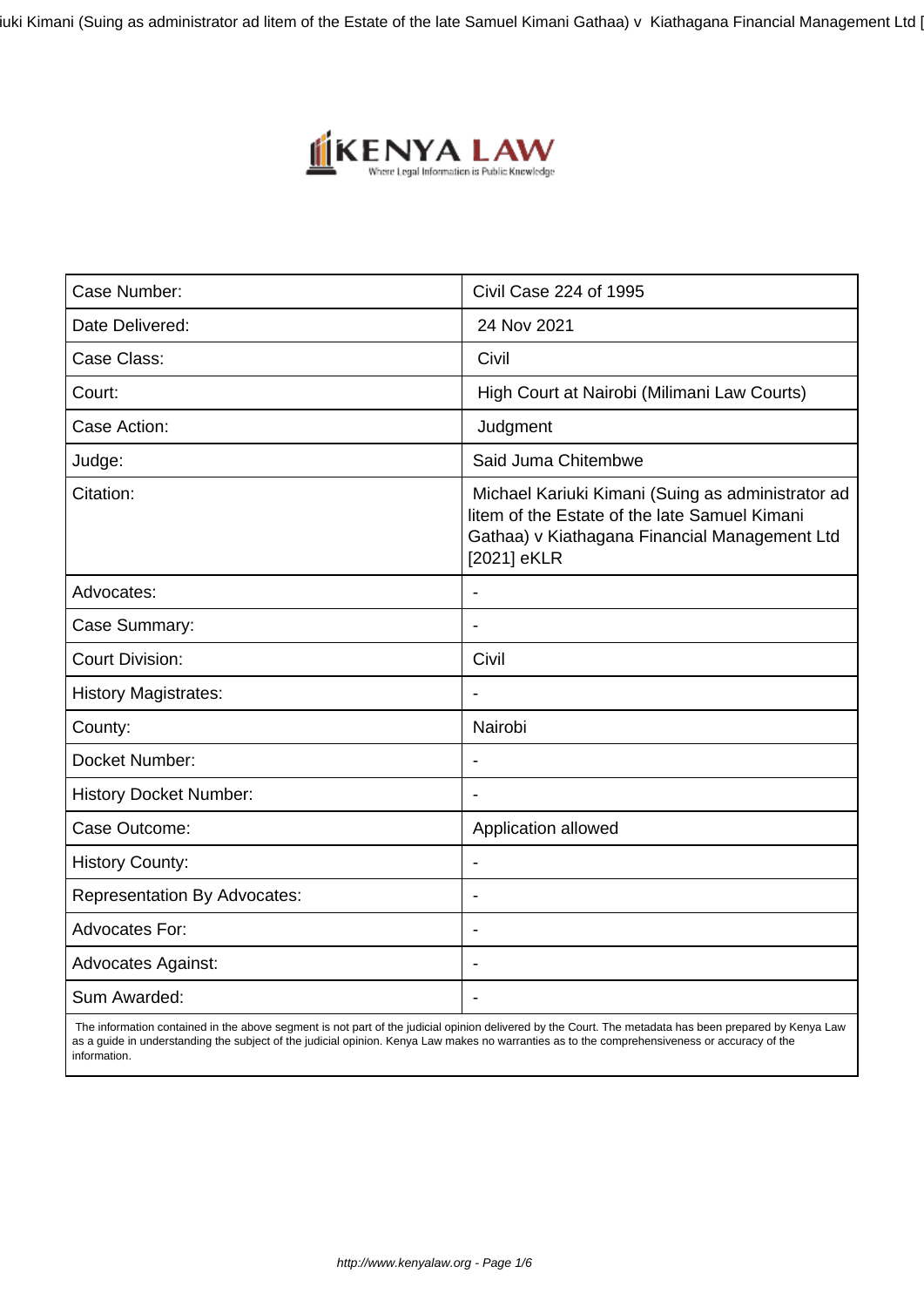iuki Kimani (Suing as administrator ad litem of the Estate of the late Samuel Kimani Gathaa) v Kiathagana Financial Management Ltd |

#### **REPUBLIC OF KENYA**

#### **IN THE HIGH COURT OF KENYA**

# **AT NAIROBI**

## **CIVIL CASE NO. 224 OF 1995**

#### **MICHAEL KARIUKI KIMANI (Suing as administrator ad litem of the**

# **Estate of the late SAMUEL KIMANI GATHAA)............................PLAINTIFF**

#### **VERSUS**

#### **KIATHAGANA FINANCIAL MANAGEMENT LTD............DEFENDANT**

### **JUDGMENT**

This suit was filed on 20<sup>th</sup> January 1995 and later amended vide a plaint dated 25<sup>th</sup> April 2019. It is alleged that on or about September 1994 the defendant agreed to lend the deceased plaintiff Kshs. 200,000 which was to be paid on or before the last day of February 1995. The interest was agreed at Kshs. 40,000 and the deceased plaintiff issued four cheques of Kshs. 40,000 covering the total interest payable. A charge of Kshs. 200,000 was to be registered against plot title number Ngenda/Gathage/702. At the request of the defendant the deceased plaintiff gave the defendant his log book for vehicle number KUH 598.

On  $16<sup>th</sup>$  January 1995 without prior notice the deceased plaintiff received a letter dated  $6<sup>th</sup>$  January 1995 from Juhudi Auctioneers which notified him that the auctioneers acting on the instruction of the defendants would be selling the above mentioned property to recover Kshs. 414,720. The defendants further proceeded to repossess motor vehicle No. KUH 598 and sold the same but failed to account for the proceeds. The defendants thereafter proceeded to sell the deceased plaintiffs land through an alleged public auction where the bidder was the defendant herein. The defendant proceeded to transfer the land to itself and is now threatening to evict the beneficiaries of the estate of the deceased plaintiff from the suit land.

It is the plaintiff's case that the actions by the defendants were unlawful and illegal and therefore seeks judgment against the defendant for;

**a. The registration of the defendant as proprietor of Land Parcel No. Ngenda/Gathage/702 be and is hereby cancelled and revoked.**

### **b. The land registrar to issue a title in the name of the deceased Samuel Kimani Gathaa for Land Parcel No. Ngenda/Gathage/702**

### **c. Costs and Interest.**

The matter proceeded to full hearing where **PW1 Michael Kariuki Kimani** testified and told the court that he is the administrator of the estate of Samuel Kimani Gathaa who was his father. On or about September 1994 the deceased borrowed Kshs. 200,000 from the defendant company which was to attract an interest of Kshs. 40,000. The principle together with interest was to be repaid on or before the last day of February 1995. The deceased offered Ngenda/Gathege/702 as security and at the time the land was valued at Kshs. 850,000. A charge to secure the amount borrowed was duly registered against the title. The defendant additionally asked the deceased to surrender the log book of KUH 598 valued at Kshs. 500,000 as alleged additional security.

On  $16<sup>th</sup>$  January 1995 the defendant served the deceased with a letter dated  $6<sup>th</sup>$  January 1995 from M/S Juhudi Auctioneers together with a notification of sale. The property was set to be sold on 31<sup>st</sup> January 1995 to recover Kshs. 414,720 and by then the deadline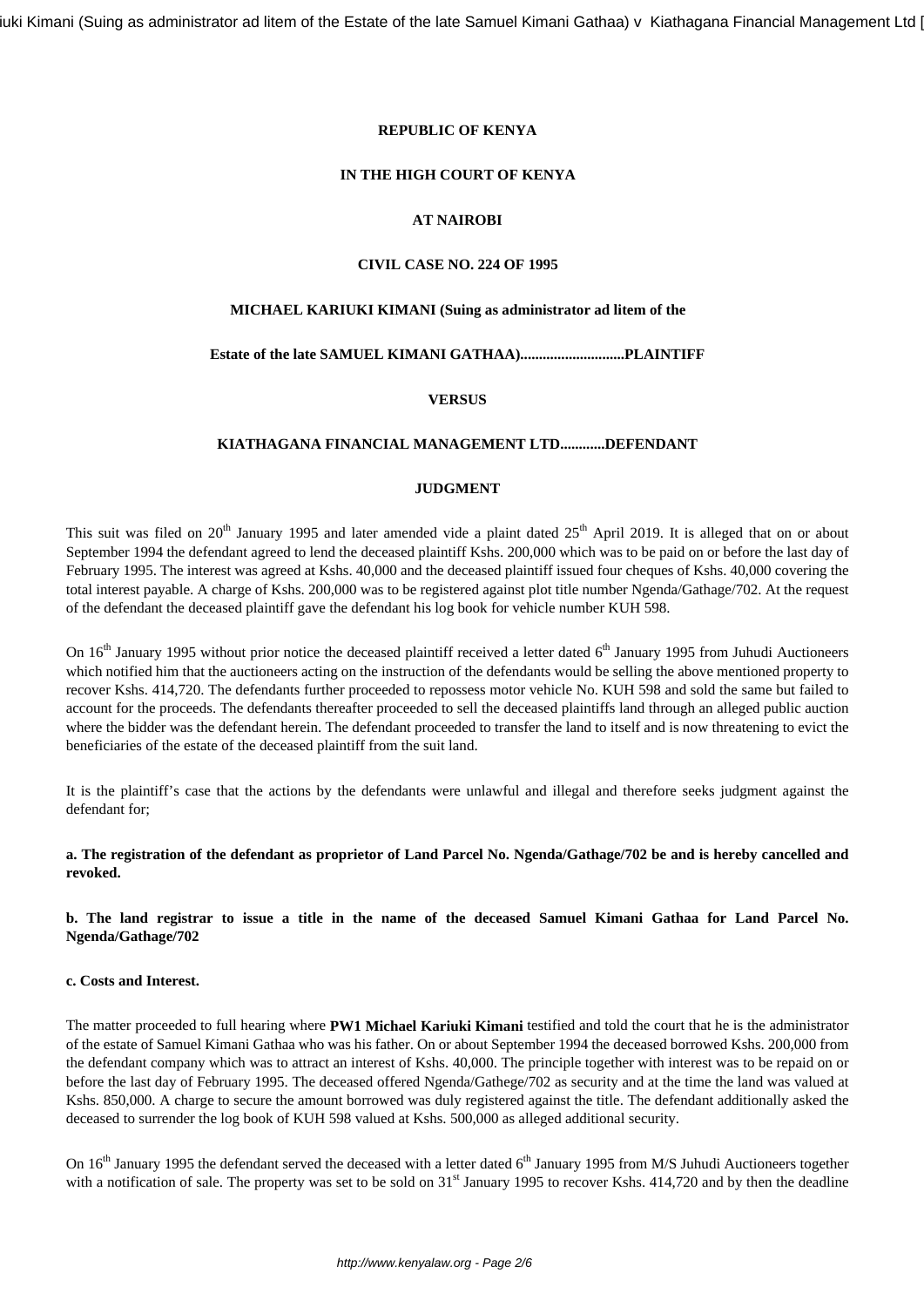for payment of the principle together with the interest was not due. This therefore prompted the filing of the suit herein.

The public auction was conducted on  $24<sup>th</sup>$  November 1995 and the defendant was the highest bidder at Kshs. 200,000. The defendant thereafter repossessed and sold Motor Vehicle KUH 598 valued at Kshs. 500,000 without accounting for the proceeds. The defendant has since then threatened the family of the deceased with eviction and would be rendered destitute if the defendant carries out the threatened eviction.

Counsel for the plaintiff in his submissions argued that the chargees statutory power of sale had not arisen and it could therefore not purport to realize the security. The defendant repossessed the plaintiff's vehicle which was valued at Kshs. 500,000 and as such the loan amount had been recovered.

It was also pointed out that the chargee did not serve the chargor with a statutory notice of sale which is mandated by Section 74(1) & (2) of the Registered Land Act and that the burden of proving service of the statutory notice is on the chargee. In support of this contention, reference was made to **Nairobi HCC 329 of 2014 Albert Mario Cordeiro v. Vishram Shamji** where the court cited the holding in **Nyangiro Ochieng v Kenya Commercial Bank CA No. 148/1995 (1996) eKLR** where the court of appeal stated as follows;

**"It is for the chargee to make sure that there is compliance with the requirements of S.74 (1) of the Registered Land Act. That burden is not in any manner on the chargor. Once the chargor alleges non-receipt of the statutory notice it is for the chargee to prove that such notice was in fact sent".**

Counsel for the plaintiff submitted that the auction conducted by the chargee was unlawful. It was contended that Section 77 of the Registered Land Act enjoins the chargee in exercising its power of sale to act in good faith and have regard to a reserve price and conditions of sale as the chargee thinks fit. At the time there was no outstanding liability the chagor having repossessed and sold the plaintiffs motor vehicle KUH 598. The property was sold at an undervalue price and there is no evidence that the property was subject to a reserve price. The chargee sold the property to itself and shows an element of bad faith in its conduct.

The plaintiffs contended further that the defendant is not licensed under the Banking Act to carry out financial business, not licensed to use the word financial in its name and therefore its business was illegal. The contract between the deceased and the defendant was illegal and no court ought to enforce an illegal contract or allow itself to be made an instrument of enforcing obligations alleged to arise out of a contract or transaction which is illegal.

## **Analysis and Determination**

At the time of this judgement this court takes notice that the defendant did not file a defence and therefore evidence by the plaintiffs remains unchallenged.

It is apparent to this court that the suit property is registered under the **Registered Land Act** (Cap 300) (now repealed by the **Land Registration Act, 2012**). When the case was filed the Registered Land Act was still in force, its repeal having come on 2 May 2012 when the Land Registration Act, 2012, came into force. Section 159 of the Registered Land Act, provided for the forum where disputes touching on land registered under the regime of the Registered Land Act, ought to be heard. It was drawn as follows :-

**159. Civil suits and proceedings relating to the title to, or the possession of, land, or to the title to a lease or charge, registered under this Act, or to any interest in the land, lease or charge, being an interest which is registered or registrable under this Act, or which is expressed by this Act not to require registration, shall be tried by the High Court and, where the value of the subject matters in dispute does not exceed twenty five thousand pounds, by the Resident Magistrate's Court, or, where the dispute comes within the provisions of section 3 (1) of the Land Disputes Tribunals Act in accordance with that Act.**

The Environment and Land Court was mooted in the Constitution of Kenya, 2010 which was promulgated on 27 August 2010. **Article 162 (2) (b)** of the Constitution, mandated Parliament to establish a superior court to hear disputes related to land and the environment. Pursuant to this, the **Environment and Land Act, 2011** was passed, which statute created the Environment and Land Court (ELC). That Act provided for what should happen to matters that were pending before courts through the transitional provision at **Section 30** which is drawn as follows :-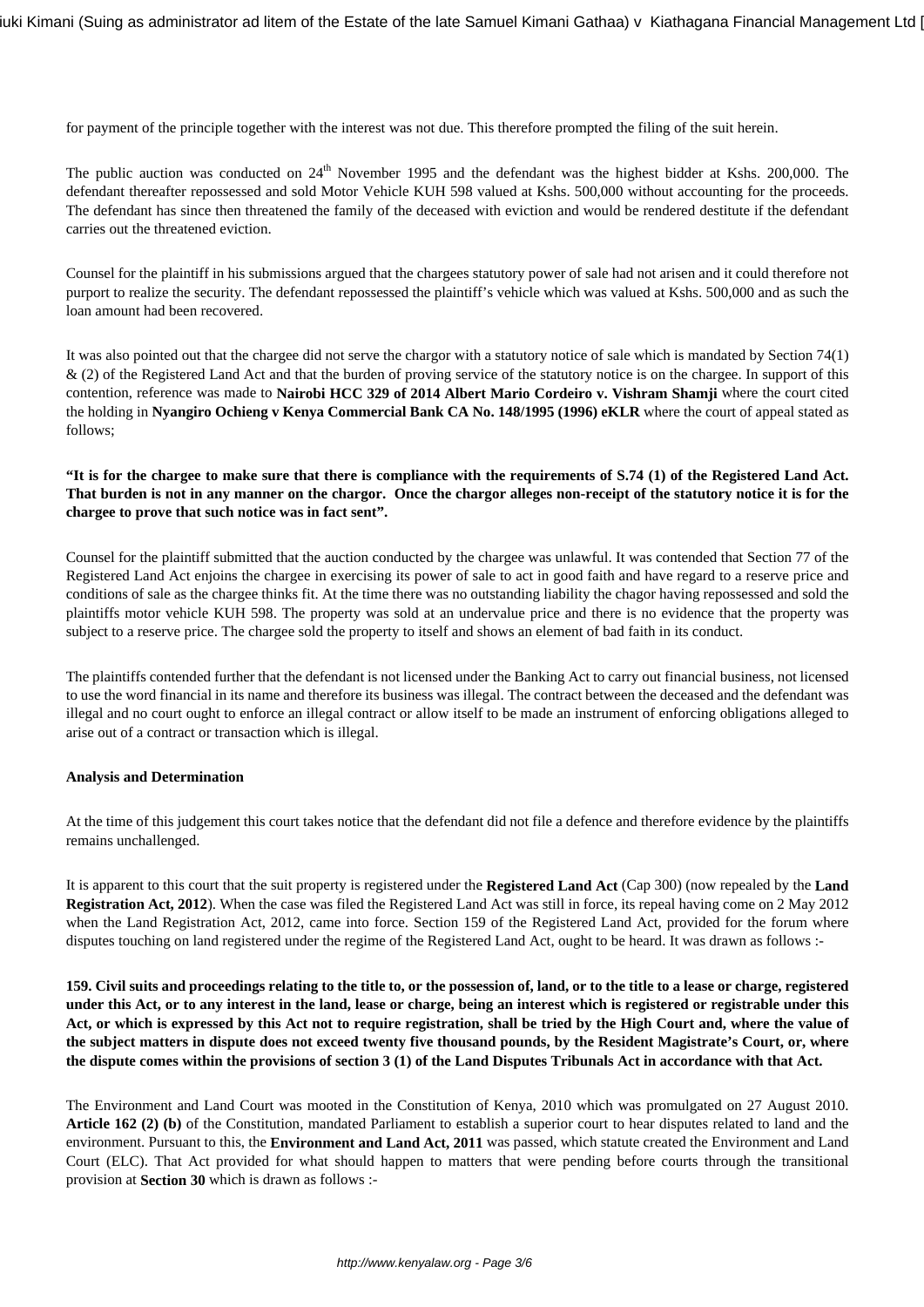### **30. Transitional provisions**

**(1) All proceedings relating to the environment or to the use and occupation and title to land pending before any Court or local tribunal of competent jurisdiction shall continue to be heard and determined by the same court until the Environment and Land Court established under this Act comes into operation or as may be directed by the Chief Justice or the Chief Registrar.**

### **(2) The Chief Justice may, after the Court is established, refer part-heard cases, where appropriate, to the Court.**

It is discerned that pending matters, before a court of competent jurisdiction, are to continue to be heard by the same courts until the ELC is established or as may be directed by the Chief Justice or the Chief Registrar. In other words, the statute gave power to the Chief Justice or Chief Registrar to give directions on the hearing of cases that were pending before courts of competent jurisdiction, before and after the establishment of the ELC.

The above provisions echo what is prescribed in **Section 22 of Schedule 6** of the Constitution which deals with Transitional and Consequential Provisions on judicial proceedings. It provides as follows:-

# **22. All judicial proceedings pending before any court shall continue to be heard and shall be determined by the same court or a corresponding court established under this Constitution or as directed by the Chief Justice or the Registrar of the High Court.**

It can therefore be inferred from the above authorities that since this matter was pending in this court before the Environmental and Land court came into operation the jurisdiction of this court to hear and determine the matter is unaffected. Having come to that conclusion this court shall therefore proceed to determine the matter on its merit.

It is the plaintiff's position that he is the legal representative of the estate of Samuel Kimani Gathaa. The plaintiff indicated that the deceased on or before September 1994 borrowed Kshs. 200,000 from the defendant that was to accrue interest of Kshs. 40,000 a month. The sum together with the interest was to be fully paid on or before the last day of February 1995. A charge for Kshs. 200,000 was registered on the deceased's title No. Ngenda/Gathage/702 and further the deceased surrendered the log book of his motor vehicle KUH 598 as additional security. On perusal of the file it is clear that the deceased fell into arrears which prompted the defendant to auction the deceased's said plot and motor vehicle.

It is however the plaintiff's allegation that the defendant's actions were unlawful and illegal as the chargee's statutory power of sale had not arisen, the chargee did not serve the chargor with a statutory notice of sale and that the defendant repossessed the deceased's motor vehicle and did not account for the proceeds.

It is a precondition that to exercise the statutory power of sale legally, there must be established a default in the fulfillment of the obligations under the charge followed with strict compliance with the requirement that the chargee issues the various notices under the law. For this case the charge having been executed and the resort to exercise of power of sale sought during the tenure of **Registered Land Act**, the Defendant was bound to have issued and serve notices under **Section 65 and 74** of the said Act. This court will therefore consider the Repealed Registered Land Act because it was the law applicable at that particular time before the enactment of the Current Land Act No. 6 of 2012. Section 65 (2) of the Registered Land Act, states as follows:-

**"65 (2) A date for the repayment of the money secured by a charge may be specified in the charge instrument, and where no such date is specified or repayment is not demanded by the chargee on the date specified the money shall be deemed to be repayable three months after the service of a demand in writing by the chargee."**

This court's reading and interpretation of this Section is persuaded by the decision by Judge Munyao Sila in **Susan K. Baur & another v Shashikant Shamji Shah & 2 others [2017] eKLR** where held that;-

**"This section 65(2) needs to be properly understood and it invokes two scenarios. In the first scenario, there is a debt but the date of repayment is not specified. Let us assume that Tom gives Jerry a loan of Kshs. 1 Million, which is secured by a**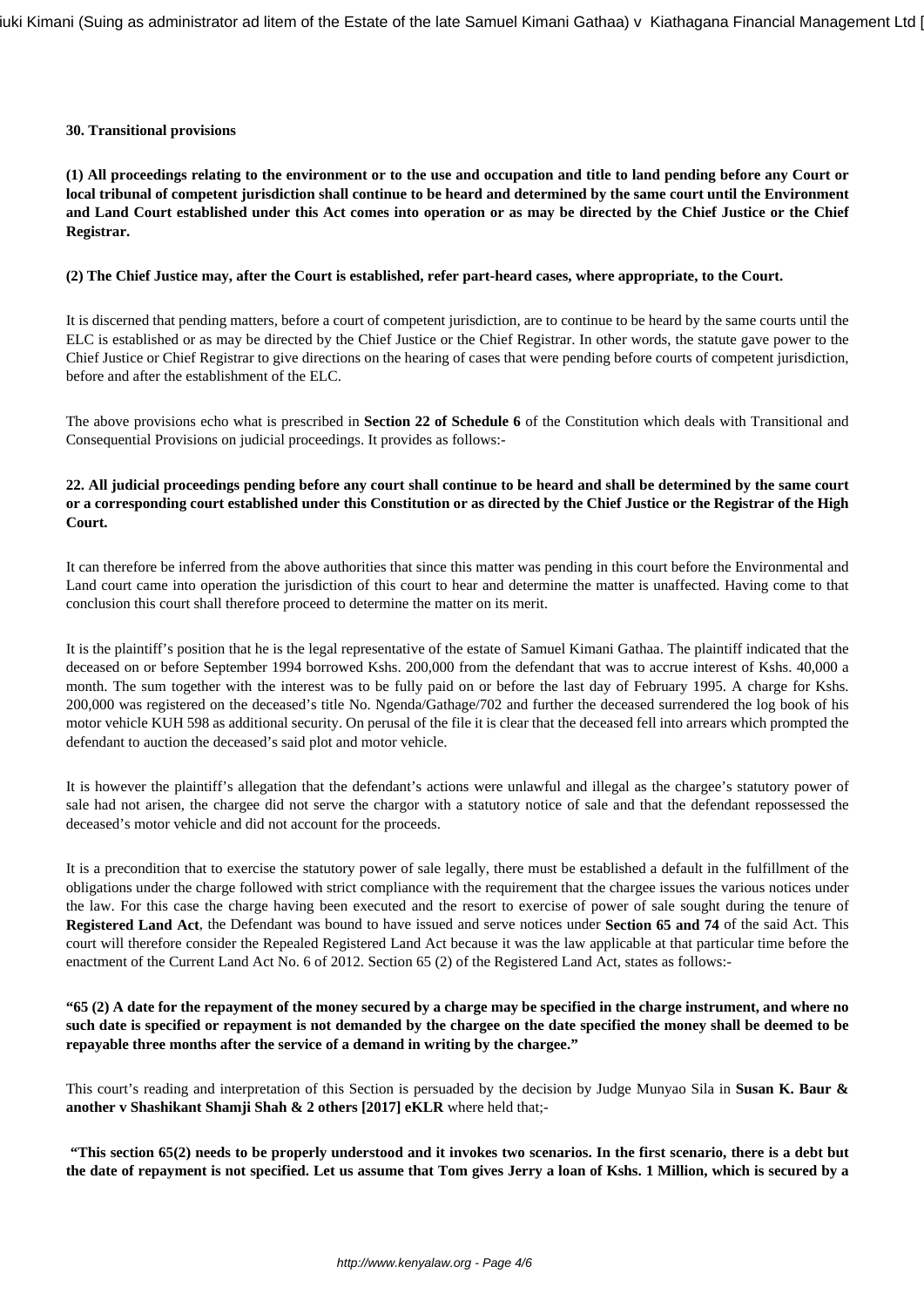**charge over Jerry's property, but in their transaction, it is not mentioned when Jerry needs pay the debt to Tom. In other words, the date of repayment is not specified. In such a case, before Tom can move to sell, he must first call the debt by giving Jerry a notice of 3 months. It is on expiry of this 3 month notice that the debt can now be said to be payable. The second scenario is where there is a date specified for repayment of the debt. Let us say, that Tom agrees with Jerry that the debt is payable on 31 December of the given year. Here there is a specific date of repayment. In such a case, Tom in the event that he has not been paid by the due date, needs to demand the debt on the date specified. If he does not demand the debt on the date specified, and that day passes, then Tom needs to give Jerry a 3 month notice calling for the debt. I think the law envisages that if the call is not made on the date specified, then this is treated as a waiver, which means that a notice of 3 months calling for the debt, now requires to be made. That to me is the interpretation of what I would give to Section 65 (2) of the Registered Land Act.**

In the case of **Kipsang Sawe Sisei V Kenya Commercial Bank Limited [2005] eKLR**, the court had this to say;

**"However, the notice cannot be given until the principal sum has become due which in this case is three months after a demand has been made under Section 65(2)."** 

On expiry of the notice under Section 65(2) is when a statutory notice under Section 74 would kick in. Section 74 is drawn as follows:-

**74 (1) If default is made in payment of the principal sum or of any interest or any other periodical payment or of any part thereof, or in the performance or observance of any agreement expressed or implied in any charge, and continues for one month, the chargee may serve on the chargor notice in writing to pay the money owing or to perform and observe the agreement, as the case may be.**

**(2) If the chargor does not comply, within three months of the date of service, with a notice served on him under sub-section (1), the chargee may -**

- **(a) appoint a receiver of the income of the charged property; or**
- **(b) sell the charged property:**

## **Provided that a chargee who has appointed a receiver may not exercise the power of sale unless the chargor fails to comply, within three months of the date of service, with a further notice served on him under that subsection.**

On perusal of the list of documents produced by the plaintiff's advocates for the defendant wrote a letter to the Crown auctioneers dated  $26<sup>th</sup>$  October 1995 instructing them of the sale of Ngenda/Gathage/702 by auction to be carried out on  $30<sup>th</sup>$  November 1995. The said property was thereafter sold to the defendants by auction on  $24<sup>th</sup>$  November 1995.

Indeed, there is nothing on record showing that a notice was ever served upon the plaintiff as the defendant herein did not appear in court to defend this suit even after several summons were issued. The court of appeal in **Nyangilo Ochieng & Another v Kenya Commercial Bank (supra)** held that once a chargor alleges non receipt of a statutory notice it is for the chargee to prove that such notice was in fact sent.

In this instant suit the plaintiff denies receiving a notice and the fact that the defendants has not provided any evidence to rebut the same then one can infer that no demand notice under Section 65 was sent and therefore no proper notice was served upon the plaintiffs. This therefore means that the auction that was conducted on  $24<sup>th</sup>$  November 1995 was unlawful and illegal for being contrary to the provisions of the statue.

I am satisfied that the plaintiff has proved his case on a balance of probabilities. Judgment shall be entered in favour of the plaintiff against the defendant as follows:-

**1. The registration of the defendant as proprietor of Land Parcel No. Ngenda/Gathage/702 be and is hereby cancelled and**